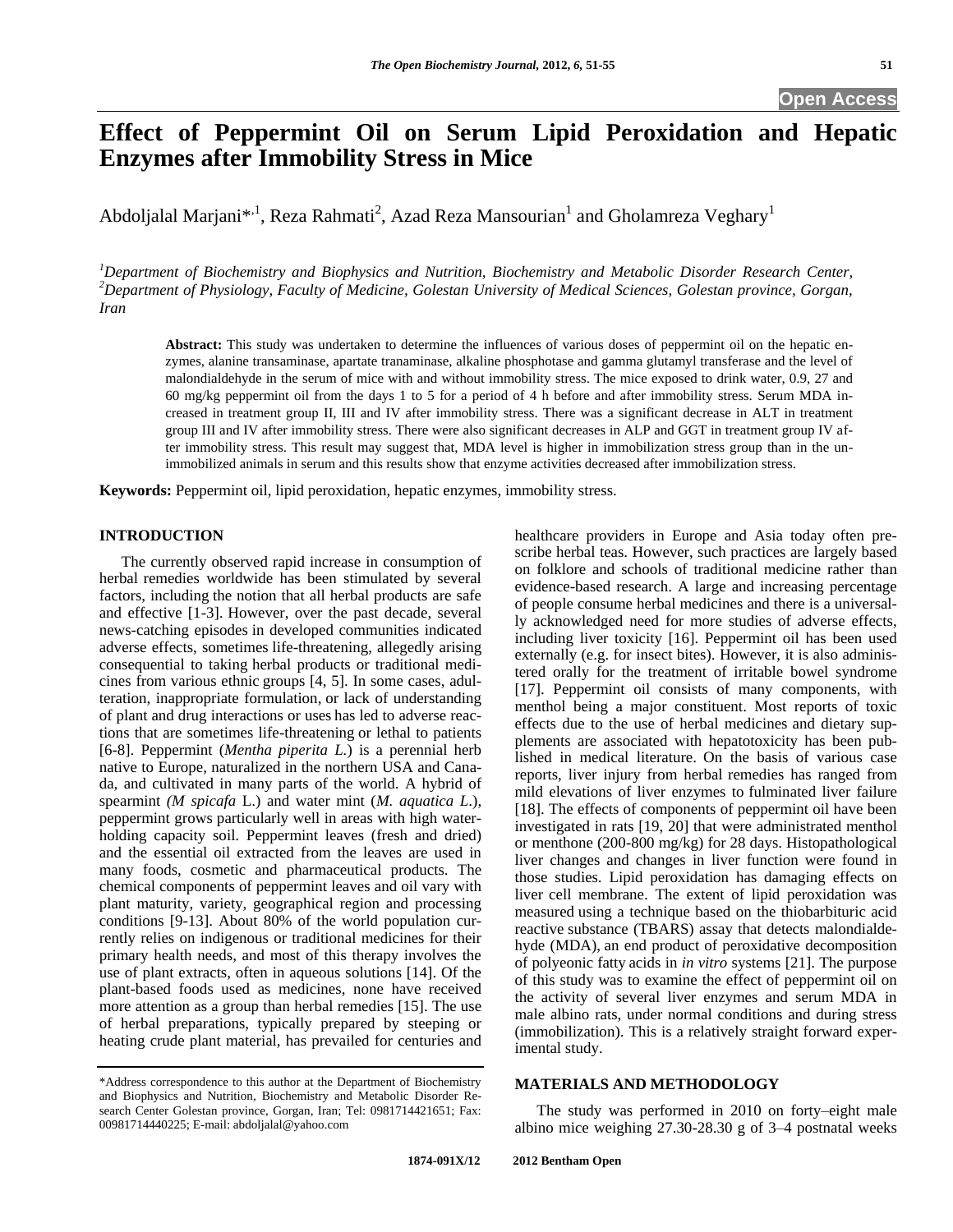(provided from the Iranian Pasteur Institute) in the Faculty of Medicine, Biochemistry and Metabolic Disorder Research Center, Gorgan University of Medical Sciences. The animals were kept in special cages, with standard dimension in a room with 12 h rotation of being in light and darkness at  $20\pm2$  ° C, till the time of experiment. The animals were allowed to have drinking water and prepared food (Dam Pars Production), and they went only once under experimental procedure. 0.5 ml peppermint oil was injected to animals every day at 8.30 AM. Peppermint oil is purchased form Barij Essence Pharmaceutical Co., Kashan, Iran. Alcoholic extract of Barij peppermint contained 50% of mentol, menton and mentol acetate. To dilute the peppermint extract, physiological saline was used as carrier. Different concentration of peppermint extracts were chosen on the bases of pilot tests. The animals were divided into 8 groups of 10 mice. The mice were randomly divided into two equal groups on the basis of the differences in the concentrations of peppermint oil. Each group was subdivided into four on the basis of drinking water, 0.9, 27 and 60 mg/kg peppermint oil, as follows:

#### **Without Immobility Stress**

Treatment Group (Group I) received only drinking water, Treatment Group (Group II) received 0.9 mg/kg peppermint oil, Treatment Group (Group III) received 27 mg/kg peppermint oil, Treatment Group (Group IV) received 60 mg/kg peppermint oil.

#### U**nder Immobility Stress**

Treatment Group (Group I) received only drinking water, Treatment Group (Group II) received 0.9 mg/kg peppermint oil, Treatment Group (Group III) received 27 mg/kg peppermint oil, Treatment Group (Group IV) received 60 mg/kg peppermint oil.

It was found by means of a digital scale that the mean weight for each group was 27.75±0.31 gr (I), 27.85±0.32 gr (II), 27.89±0.30 (III) and 27.84±0.35 gr (IV). The experimental groups were exposed to immobility stress every morning from the days 1 to 5 for a period of 4 h. The immobility stress was produced by plastic tubes (self made) with length and width of 15 cm, 15 cm respectively, and while in the tube, the animals was able to breathe smoothly and properly and were under no physical strain. The animals prior to surgery made unconscious by the combination of ketamine 10% (100 mg/kg) and xylazine 2% (10 mg/kg) which were injected through peritoneum. At the end of the 5<sup>th</sup> day of the experiment, the thorax of the mice was opened and 2-3 ml of blood was collected from the heart of each mouse under anesthesia. The blood samples were centrifuged at 3000 rpm for 10 min after waiting for 10 min after waiting 15 min at room temperature. Serum was collected and stored at -20 $^{\circ}$  C. The time of experiments was between 10 am – 3 pm each day. Serum lipid peroxidation (expressed as malondialdehyde) examined by Satoh method [22] and hepatic enzymes ALT, AST, ALP and GGT examined by Commercial laboratory kits [23-25] and using specterophotometry and photometry techniques in Biochemistry and Metabolic Disorder Research Center. Experimental results concerning this study were evaluated by using SPSS v.16 and expressed as Mean± SD. Also independent and paired ttest and ANOVA Post-huc was performed to determine the difference between groups. P<0.05 was considered significant.

### **RESULTS**

Findings of serum MDA, ALT, AST, GGT and ALP are reported in Tables **1** and **2**. Table **1** and **2** contain mean ± SD of MDA, ALT, AST, ALP and GGT values for mice exposed to drink water, 0.9, 27 and 60 mg/kg peppermint oil from the days 1 to 5 for a period of 4 h before and after immobility stress. Table **1** shows (before immobility stress) that the mean value of serum MDA and ALP decreased and serum ALT, AST and GGT increased in comparison with treatment group I. There was significant decreases in MDA in treatment group III when compared with treatment group I (p=0.005). There was also significant decreases in MDA in treatment group IV when compared with treatment group I, II and III ( $p<0.001$ ). There was significant decreases in ALP in treatment group IV when compared with treatment group I (p=0.020) and there was significant increases in AST in treatment group III and IV when compared with treatment group I ( $p=0.001$ ) and II ( $p<0.001$ ). There was no significant difference in ALT and GGT in all treatment groups (Table **1**). Table **2** shows (after immobility stress) that the mean of serum MDA, ALT and ALP decreased and serum AST and GGT increased in comparison with treatment group I. There was significant decreases in MDA in treatment group IV when compared with treatment groups I  $(p=0.001)$ , II  $(p=0.006)$  and III ( $p=0.024$ ) and significant decreases in ALP when compared with treatment group I ( $P=0.030$ ). There was significant increases in AST in treatment group III and IV when compared with treatment group I ( $p= 0.032$  and p=0.001) respectively. There was no significant difference in ALT and GGT in all treatment groups (Table **2**). Table **3** shows the comparison of serum MDA levels and hepatic enzymes before and after immobility stress. The mean of serum MDA significantly increased in treatment group II, III and IV after immobility stress (P=0.026, P=0.001 and P<0.001 respectively). There was significant decreases in ALT in treatment group III and IV after immobility stress  $(p=0.001$  and  $p<0.001$  respectively). There were also significant decrease in ALP and GGT in treatment group IV after immobility stress  $(p=0.011$  and  $p=0.011$  respectively). There was no significant difference in all other treatment groups.

### **DISCUSSION AND CONCLUSION**

The results of this study indicate that there has been lower MDA production during peppermint oil metabolism so that even the increase in AST, ALT and GGT activities could eliminate the MDA. A significant decrease in MDA level in treatment group III and IV also supported this idea. The study revealed that MDA levels were found to have decreased during the use of higher doses of peppermint oil (27 and 60 mg/kg) and the low amounts of MDA have not been shown to inhibit the activities of AST, ALT and GGT, whereas there have been changes in ALP activity which were given 60 mg/kg peppermint oil. The data we have interpreted as a low amount of MDA formation could be eliminated with the use of higher doses of peppermint oil (27 and 60 mg/kg). These results indicate that low levels of MDA formation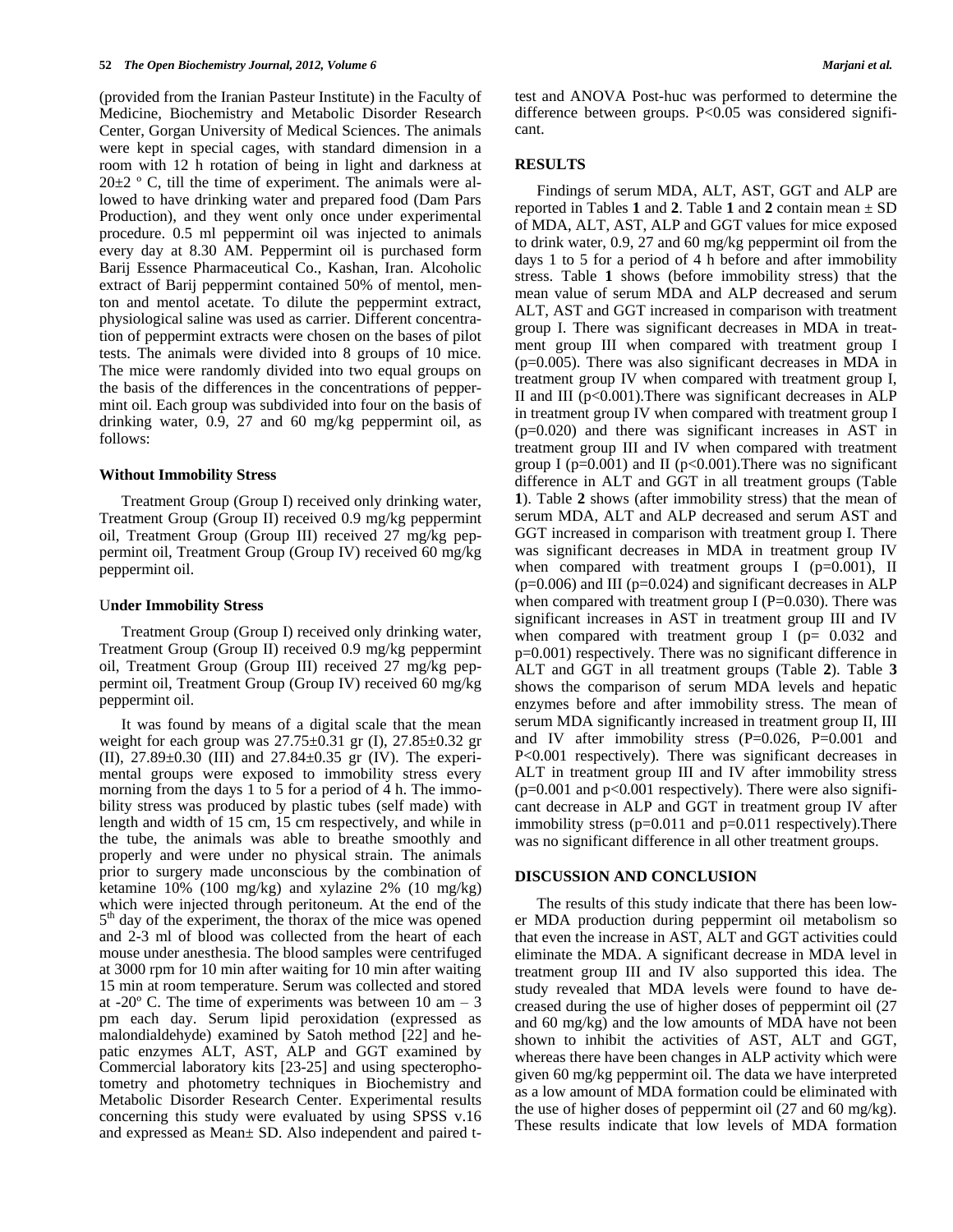## **Table 1. Serum levels of Alanine Transaminase (ALT), Apartate Tranaminase (AST), Alkaline Phosphotase (ALP) and Gamma Glutamyl Transferase (GGT) in Treatment Groups Without Immobility Stress**

| GGT (IU/L)       | ALP (IU/L)           | AST (IU/L)                      | ALT (IU/L)         |                            | <b>Groups</b>              |
|------------------|----------------------|---------------------------------|--------------------|----------------------------|----------------------------|
| $13.04 \pm 4.93$ | $155.20 + 37.12$     | $89.10 \pm 28.12$               | $95.20 \pm 36.90$  | $1.91 \pm 0.20$            | <b>Treatment Group I</b>   |
| $15.42 \pm 8.35$ | $132.20 \pm 18.50$   | $90.40 + 27.50$                 | $115.85\pm40.79$   | $1.85 {\pm} 0.08$          | <b>Treatment Group II</b>  |
| $17.43 \pm 7.59$ | 129.0+36.54          | $136.60 \pm 12.98^3$            | $121.20 \pm 31.18$ | $1.70 + 0.07$ <sup>1</sup> | <b>Treatment Group III</b> |
| $18.99 \pm 6.51$ | $116.60\pm10.66^{5}$ | $157.20 \pm 28.79$ <sup>4</sup> | $127.50 \pm 36.76$ | $1.40+0.13^{2}$            | <b>Treatment Group IV</b>  |

Values are means  $\pm$  SD. Calculated from n=10 in each group.<sup>1</sup> *p* =0.005 compared to treatment Group I (control group) (ANOVA), <sup>2</sup>*p* <0.001 compared to treatment Group I (control group), II and III (ANOVA),  $\frac{3}{p}$  =0.001 and  $\frac{4}{p}$  <0.001 compared to treatment Group I (control group) and II (ANOVA),  $\frac{5}{p}$  =0.020 compared to treatment Group I (ANOVA), Treatment Group I (TG I) received drink water daily for 5 day (control group)., Treatment Group II (TG II) received 0.9 mg/kg peppermint oil daily for 5 days, Treatment Group III (TG III) received 27 mg/kg peppermint oil daily for 5 day, Treatment Group IV (TG IV) received 60 mg/kg peppermint oil daily for 5 day.

### **Table 2. Serum Levels of Alanine Transaminase (ALT), Apartate Tranaminase (AST), Alkaline Phosphotase (ALP) and Gamma Glutamyl Transferase (GGT) in Treatment Groups with Immobility Stress**

| GGT (IU/L)       | ALP (IUL)                      | AST (IU/L)                    | $ALT$ ( $IU/L$ )  | <b>MDA</b> (nmol/ml)         | <b>Groups</b>              |  |
|------------------|--------------------------------|-------------------------------|-------------------|------------------------------|----------------------------|--|
| $10.61 \pm 4.19$ | $135.60 + 41.04$               | $76.60 + 22.48$               | $104.20 + 61.91$  | $2.13+0.40$                  | <b>Treatment Group I</b>   |  |
| $12.41 \pm 5.35$ | $120.0 + 30.42$                | $102.0 \pm 13.98$             | $99.80 + 29.50$   | $2.05+0.24$                  | <b>Treatment Group II</b>  |  |
| $12.71 \pm 4.59$ | $103.10 + 37.60$               | $123.30\pm37.89$ <sup>3</sup> | $75.10 + 19.16$   | $1.98 + 0.22$                | <b>Treatment Group III</b> |  |
| $12.81 \pm 4.09$ | $90.80 \pm 26.88$ <sup>4</sup> | $143.0 + 55.92$ <sup>2</sup>  | $61.30 \pm 20.38$ | $1.63 \pm 0.09$ <sup>1</sup> | <b>Treatment Group IV</b>  |  |

Values are means  $\pm$  SD. Calculated from n=10 in each group,  $^1p = 0.001$ ,  $^1p = 0.006$  and  $^1p = 0.024$  compared to treatment Group I (control group), II and III (ANOVA),  $^2p = 0.001$  and  $^{4}$  p =0.030 compared to treatment Group I (control group) (ANOVA),  $^{3}$  p =0.032 compared to treatment Group I (control group) (ANOVA), Treatment Group I (TG I) received drink water daily for 5 day (control group), Treatment Group II (TG II) received 0.9 mg/kg peppermint oil daily for 5 days, Treatment Group III (TG III) received 27 mg/kg peppermint oil daily for 5 day, Treatment Group IV (TG IV) received 60 mg/kg peppermint oil daily for 5 day.

### **Table 3. Comparison of Serum Alanine Transaminase (ALT), Apartate Tranaminase (AST), Alkaline Phosphotase (ALP) and Gamma Glutamyl Transferase (GGT) in Treatment Groups Pre- and Post- Immobility Stress**

|                         | T G I              | T G I              | T G II             | T G II                       | T G III            | T G III             | <b>T G IV</b>      | <b>TGIV</b>                    |
|-------------------------|--------------------|--------------------|--------------------|------------------------------|--------------------|---------------------|--------------------|--------------------------------|
|                         | Pre-IS             | Post-IS            | Pre-IS             | Post-IS                      | Pre-IS             | Post-IS             | Pre-IS             | Post-IS                        |
| <b>MDA</b><br>(nmol/ml) | $1.91 \pm 0.20$    | $2.13 \pm 0.40$    | $1.85 \pm 0.08$    | $2.05 \pm 0.24$ <sup>1</sup> | $1.70 \pm 0.07$    | $1.98 \pm 0.22^2$   | $1.40 \pm 0.13$    | $1.63 \pm 0.09^3$              |
| ALT<br>(IU/L)           | $95.20 \pm 36.90$  | $104.20 \pm 61.91$ | $115.85\pm40.79$   | $99.80 \pm 29.50$            | $121.20 \pm 31.18$ | $75.10 \pm 19.16^4$ | 127.50±36.76       | $61.30 \pm 20.38$ <sup>5</sup> |
| <b>AST</b><br>(IU/L)    | $89.10 \pm 28.12$  | $76.60 \pm 22.48$  | $90.40 \pm 27.50$  | $102.0 \pm 13.98$            | $136.60 \pm 12.98$ | 123.30±37.89        | 157.20±28.79       | $143.0 \pm 55.92$              |
| ALP<br>(IU/L)           | $155.20 \pm 37.12$ | 135.60±41.04       | $132.20 \pm 18.50$ | $120.0 \pm 30.42$            | $129.0 \pm 36.54$  | $103.10\pm37.60$    | $116.60 \pm 10.66$ | $90.80 \pm 26.88$ <sup>6</sup> |
| <b>GGT</b><br>(IU/L)    | $13.04 \pm 4.93$   | $10.61 \pm 4.19$   | $15.42 \pm 8.35$   | $12.41 \pm 5.35$             | $17.43 \pm 7.59$   | $12.71 \pm 4.59$    | $18.99 \pm 6.51$   | $12.81 \pm 4.09$ <sup>7</sup>  |

Treatment Group I (TG I) received drink water daily for 5 day (control group), Treatment Group II (TG II) received 0.9 mg/kg peppermint oil daily for 5 days, Treatment Group III (TG III) received 27 mg/kg peppermint oil daily for 5 day, Treatment Group IV (TG IV) received 60 mg/kg peppermint oil daily for 5 day, IS: immobility stress, <sup>1</sup>P=0.026, <sup>2</sup>P=0.001,  ${}^{3}P<0.001, {}^{4}P=0.001, {}^{5}P<0.001, {}^{6}P=0.011$  and  ${}^{7}P=0.011$ .

during dose-dependent peppermint oil metabolism could not inhibit AST, ALT and GGT activities and inhibits the ALP activity. There are a number of reports which indicates many adverse effects of spearmint to induce oxidative stress [26]. It has also been shown to develop severe histopathological malformations in liver tissues of rats [27]. According to Mimica-Dukic *et al.,* [28], the free radical scavenging capacity of *M. piperita* oil was high. In their experiment, *M.*  *piperita* reduced the radical generator 2, 2-diphenyl-1 picrylhydrazyl (DPPH) by 50% and inhibited the generation of the OH radical. Rats given daily oral doses of 83 μL/kg peppermint oil for 28 days had significantly increased ALP level when compared with control group, but no increase in GGT or ALT [29]. Menthol administered to rats by gavage at 200, 400 and 800 mg/kg for 28 days significantly increased the absolute and relative liver weights and the vacu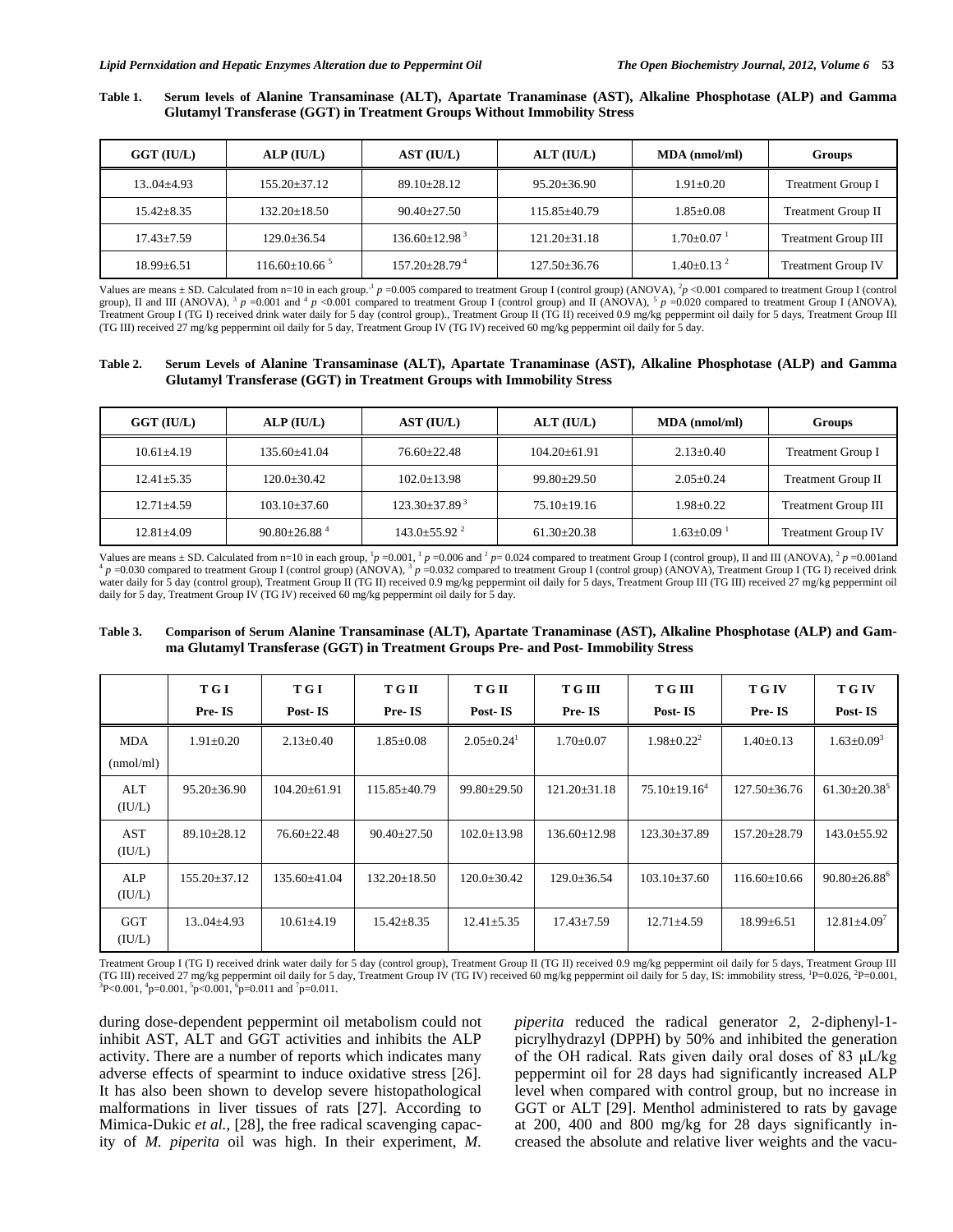olization of hepatocytes at all doses, although no sign of encephalopathy was observed [30]. Menthone given orally to rats at 200, 400 and 800 mg/kg for 28 days increased liver weight [19]. In a separate study, forty-eight male Wistar rats were used, and peppermint oil solution was prepared and daily given to the rats for 30 days as drinking water. Their findings showed that liver function tests, including AST and ALT activities and thiobarbituric acid reactive substance (TBARS) were measured. AST and ALT activities and the TBARS level were increased when compared with the control group. Histopathological evaluation of experimental groups revealed a mild to severe degree of hepatic damage when compared to the control group [31]. Alkaline phosphatase is commonly used as a relatively nonspecific indicator of hepatic injury [32, 33]. It is therefore possible that chronic treatment with peppermint oil resulted in some degree of hepatic impairment, although no other parameters of liver function or liver morphology were impaired [30]. It has been shown previously that extracts of Mentha piperita (from which peppermint oil is derived) can increase ALP activity in irradiated rats [34] and that rats administered pulegone (a component of peppermint oil) for 28 days had increased plasma ALP activity without significant histopathology of the liver [28]. A dose-dependent increase in ALP has also been shown in rats administered menthone, another component of peppermint oil, for 28 days. Components of peppermint oil, namely pulegone (80– 160 mg/kg) and menthol or menthone (200–800 mg/kg), administered to rats for 28 days have been shown to produce liver histopathological changes and changes in liver function [19, 20]. In another study following treatment with peppermint oil resulted in a significant increase in ALP levels, but not in GGT or ALT. There were no significant changes in liver enzyme activities following acute treatment with peppermint oil. However, there were no changes in rat liver histology after any of the treatments with peppermint oil. In human cultured hepatoma cells, the percentage of dead cells was not affected by low concentrations (0.05 mL/L) of peppermint oil compared with vehicle controls. However, there was a significant increase in the percentage of dead cells with higher concentration of peppermint oil (0.5 mL/L) [22]. Our results are in accordance with the previous studies that the serum lipid peroxidation level has been decreased [29]. There are several studies, which show an increment in serum lipid peroxidation levels [27, 33]. Our results are also correlated with the previous studies that the serum ALT and AST has been increased [25] but our findings are not in agreement with other studies [30, 33]. The reduction of enzyme activities suggest that immobilization stress may increase MDA production in the serum of immobilized mice. Davydov *et al*., [35] suggested that immobilization stress stimulates free radical generation in the liver of both adult and old rats. These results indicate that MDA levels shown to be higher after immobilization stress than before in mice which were given peppermint oil. Lipid peroxidation markers (MDA and TBARS) are known to be increased in stress conditions in plasma [36], erythrocyte [37-39] and different tissues [40-45] of animals. Our results in agreement with previous study [36].The reduction of enzyme activities and elevation of MDA suggest that immobilization stress increase MDA production in serum of mice. When we compared enzyme activities in higher concentrations of peppermint oil (27 and 60 mg/kg) before and after

immobilization stress, the significant amount of decreased enzyme activities were observed in the serum of mice. This result may suggest that, MDA level is higher in immobilization stress group than in the un-immobilized animals in serum and this results show that enzyme activities decreased after immobilization stress. We may also suggest that generated MDA may damage enzymes (proteins) that are produce in the liver; therefore, it can lower enzyme activity. Immobilization stress can be a model for investigating the alterations occurring in liver enzymes. According to our results, exposure to immobilization stress (4 h/day for 5 days) may lead to increment of free radical generation which may have changed liver enzyme activities, and lipid peroxidation elevation in serum of mice. This result may suggest that, MDA level is higher in immobilization stress group than in the unimmobilized animals in serum and these results also show that enzyme activities decreased after immobilization stress. Using effective dose of peppermint oil is probably reduces the effect of immobilization stress on liver enzymes. Further studies are needed to clarify the mechanism of stressdependent free radical generation and its effects on the oxidative modifications in different tissues.

### **CONFLICT OF INTEREST**

None declared.

#### **ACKNOWLEDGEMENT**

The authors would like to thank the personnel at the Biochemistry and Metabolic Research Center, Golestan University of Medical Sciences for providing for their cooperation and assistance in the handling of experiments.

#### **REFERENCES**

- [1] Said, O.; Khalil, K.; Fulder, S.; Azaizeh, H. Ethnobotanical survey of medicinal herbs of the Middle Eastern region*. J. Ethnopharmacol.,* **2002**, *83*, 251-265.
- [2] Farnsworth, N.R.; Soejarto, D.D. Potential consequence of plant extinction in the United States on the current and future availability of prescription drugs. *Econ. Bot*., **1985**, *39*, 231-240
- [3] Soejarto, D.D. Biodiversity prospecting and benefit-sharing: perspectives from the field. *J. Ethnopharmacol*., **1989**, *51*, 1-15
- [4] Elvin-Lewis, M. Should we be concerned about herbal remedies? *J. Ethnopharmacol.,* **2001**, *75*, 141-164
- [5] Chan, K. Some aspects of toxic contaminants in herbal remedies. A review. *Chemosphere*, **2003**, *52*, 1361-1371
- [6] Abu-Irmaileh, B.E.; Afifi F.U. Herbal medicine in Jordan with special emphasis on commonly used herbs. *J. Ethnopharmacol*., **2003**, *89*, 193-197
- [7] Pak, E.; Esrason, K.T.; Wu, V.H. Hepatotoxicity of herbal remedies: an emerging dilemma. *Prog. Transplant*., **2004**, *14*, 91-96
- [8] Saad, B.; Azaizeh, H.; Said, O. Tradition and perspectives of Arab herbal medicine: a review. *Evid. Based. Complement. Alternat. Med*., **2005**, *2*, 475-479.
- [9] Clark, R.J.; Menary, R.C. Variations in composition of peppermint oil in relation to production areas. *Econ. Bot*., **1981**, *35*, 59-69.
- [10] Blanco, M.C.S.G.; Ming, L.C.; Marques, M.O.M.; Bovi, O.A. Drying temperature effects in peppermint essential oil content and composition. *Acta. Hortic.*, **2002**, *569*, 95-98.
- [11] Pino, J.A.; Borges, P.; Martinez, M.A. *et al.* Essential oil of Mentha piperita L. grown in Jalisco*. J. Essent. Oil Res.*, **2002**, *14*, 189-190.
- [12] Ruiz del Castillo, M.L.; Santa-Maria, G.; Herraiz, M.; blanch, G.P. A comparative study of the ability of different techniques to extract mentol from Mentha piperita. *J .Chromatogr. Sci.,* **2003**, *41*, 385- 38.